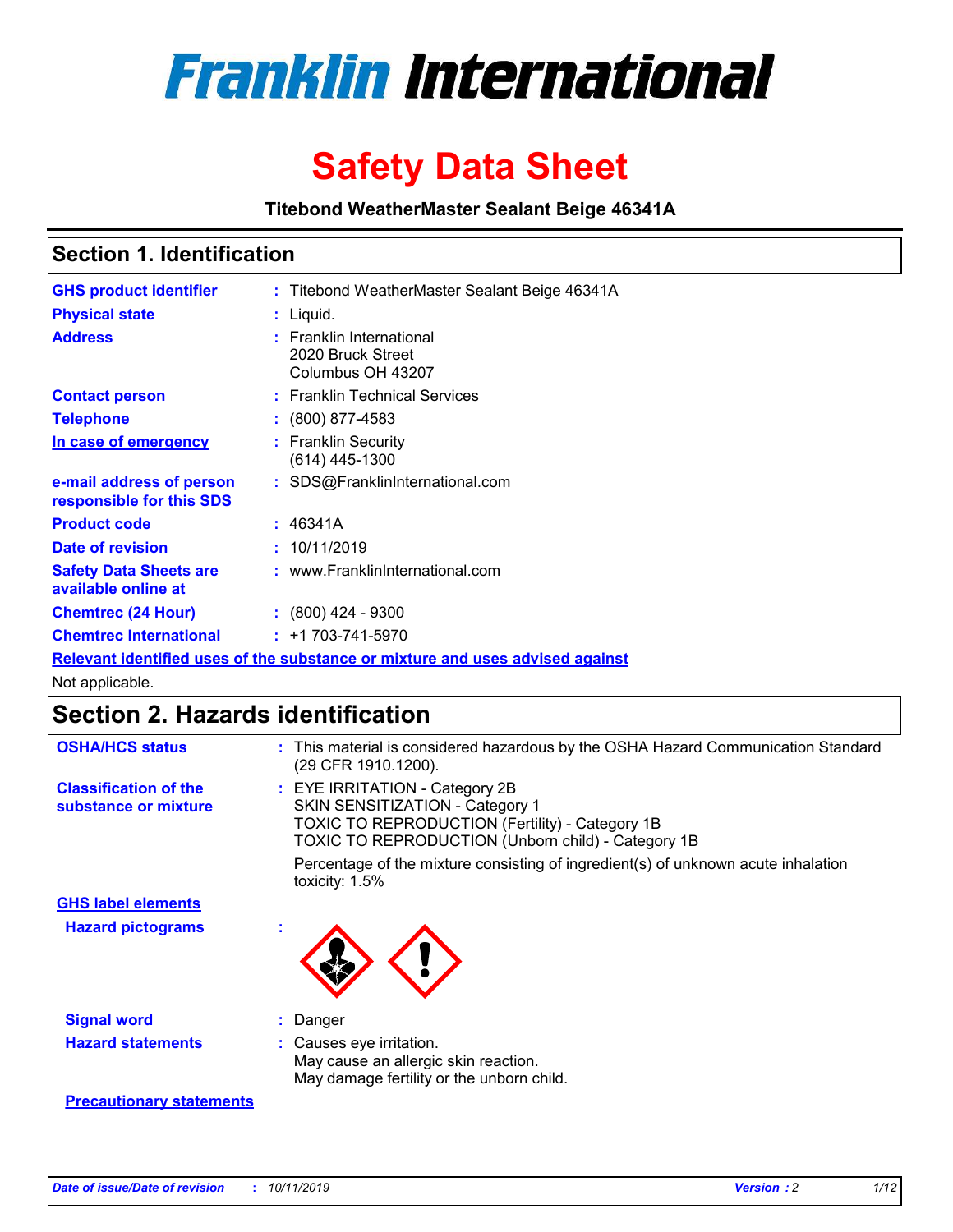### **Section 2. Hazards identification**

| <b>Prevention</b>                          | : Obtain special instructions before use. Do not handle until all safety precautions have<br>been read and understood. Wear protective gloves. Wear eye or face protection.<br>Wear protective clothing. Avoid breathing vapor. Wash hands thoroughly after handling.<br>Contaminated work clothing must not be allowed out of the workplace.                                                        |
|--------------------------------------------|------------------------------------------------------------------------------------------------------------------------------------------------------------------------------------------------------------------------------------------------------------------------------------------------------------------------------------------------------------------------------------------------------|
| <b>Response</b>                            | : IF exposed or concerned: Get medical attention. IF ON SKIN: Wash with plenty of<br>soap and water. Wash contaminated clothing before reuse. If skin irritation or rash<br>occurs: Get medical attention. IF IN EYES: Rinse cautiously with water for several<br>minutes. Remove contact lenses, if present and easy to do. Continue rinsing. If eye<br>irritation persists: Get medical attention. |
| <b>Storage</b>                             | : Store locked up.                                                                                                                                                                                                                                                                                                                                                                                   |
| <b>Disposal</b>                            | : Dispose of contents and container in accordance with all local, regional, national and<br>international regulations.                                                                                                                                                                                                                                                                               |
| <b>Hazards not otherwise</b><br>classified | : Product generates methanol during cure.                                                                                                                                                                                                                                                                                                                                                            |
|                                            |                                                                                                                                                                                                                                                                                                                                                                                                      |

### **Section 3. Composition/information on ingredients**

| <b>Substance/mixture</b><br>Mixture                  |                   |                     |
|------------------------------------------------------|-------------------|---------------------|
| Ingredient name                                      | $\frac{9}{6}$     | <b>CAS number</b>   |
| 3-aminopropyltriethoxysilane<br>Dibutyltin dilaurate | l≤3<br>$\leq 0.3$ | 919-30-2<br>77-58-7 |

Any concentration shown as a range is to protect confidentiality or is due to batch variation.

**There are no additional ingredients present which, within the current knowledge of the supplier and in the concentrations applicable, are classified as hazardous to health or the environment and hence require reporting in this section.**

**Occupational exposure limits, if available, are listed in Section 8.**

### **Section 4. First aid measures**

| <b>Description of necessary first aid measures</b> |                                                                                                                                                                                                                                                                                                                                                                                                                                                                                                                                                                                                                                                                                                                                                                           |  |  |  |
|----------------------------------------------------|---------------------------------------------------------------------------------------------------------------------------------------------------------------------------------------------------------------------------------------------------------------------------------------------------------------------------------------------------------------------------------------------------------------------------------------------------------------------------------------------------------------------------------------------------------------------------------------------------------------------------------------------------------------------------------------------------------------------------------------------------------------------------|--|--|--|
| <b>Eye contact</b>                                 | : Immediately flush eyes with plenty of water, occasionally lifting the upper and lower<br>eyelids. Check for and remove any contact lenses. Continue to rinse for at least 10<br>minutes. If irritation persists, get medical attention.                                                                                                                                                                                                                                                                                                                                                                                                                                                                                                                                 |  |  |  |
| <b>Inhalation</b>                                  | : Remove victim to fresh air and keep at rest in a position comfortable for breathing. If<br>not breathing, if breathing is irregular or if respiratory arrest occurs, provide artificial<br>respiration or oxygen by trained personnel. It may be dangerous to the person providing<br>aid to give mouth-to-mouth resuscitation. Get medical attention. If unconscious, place<br>in recovery position and get medical attention immediately. Maintain an open airway.<br>Loosen tight clothing such as a collar, tie, belt or waistband. In case of inhalation of<br>decomposition products in a fire, symptoms may be delayed. The exposed person may<br>need to be kept under medical surveillance for 48 hours.                                                       |  |  |  |
| <b>Skin contact</b>                                | : Wash with plenty of soap and water. Remove contaminated clothing and shoes. Wash<br>contaminated clothing thoroughly with water before removing it, or wear gloves.<br>Continue to rinse for at least 10 minutes. Get medical attention. In the event of any<br>complaints or symptoms, avoid further exposure. Wash clothing before reuse. Clean<br>shoes thoroughly before reuse.                                                                                                                                                                                                                                                                                                                                                                                     |  |  |  |
| <b>Ingestion</b>                                   | : Wash out mouth with water. Remove dentures if any. Remove victim to fresh air and<br>keep at rest in a position comfortable for breathing. If material has been swallowed and<br>the exposed person is conscious, give small quantities of water to drink. Stop if the<br>exposed person feels sick as vomiting may be dangerous. Do not induce vomiting<br>unless directed to do so by medical personnel. If vomiting occurs, the head should be<br>kept low so that vomit does not enter the lungs. Get medical attention. Never give<br>anything by mouth to an unconscious person. If unconscious, place in recovery position<br>and get medical attention immediately. Maintain an open airway. Loosen tight clothing<br>such as a collar, tie, belt or waistband. |  |  |  |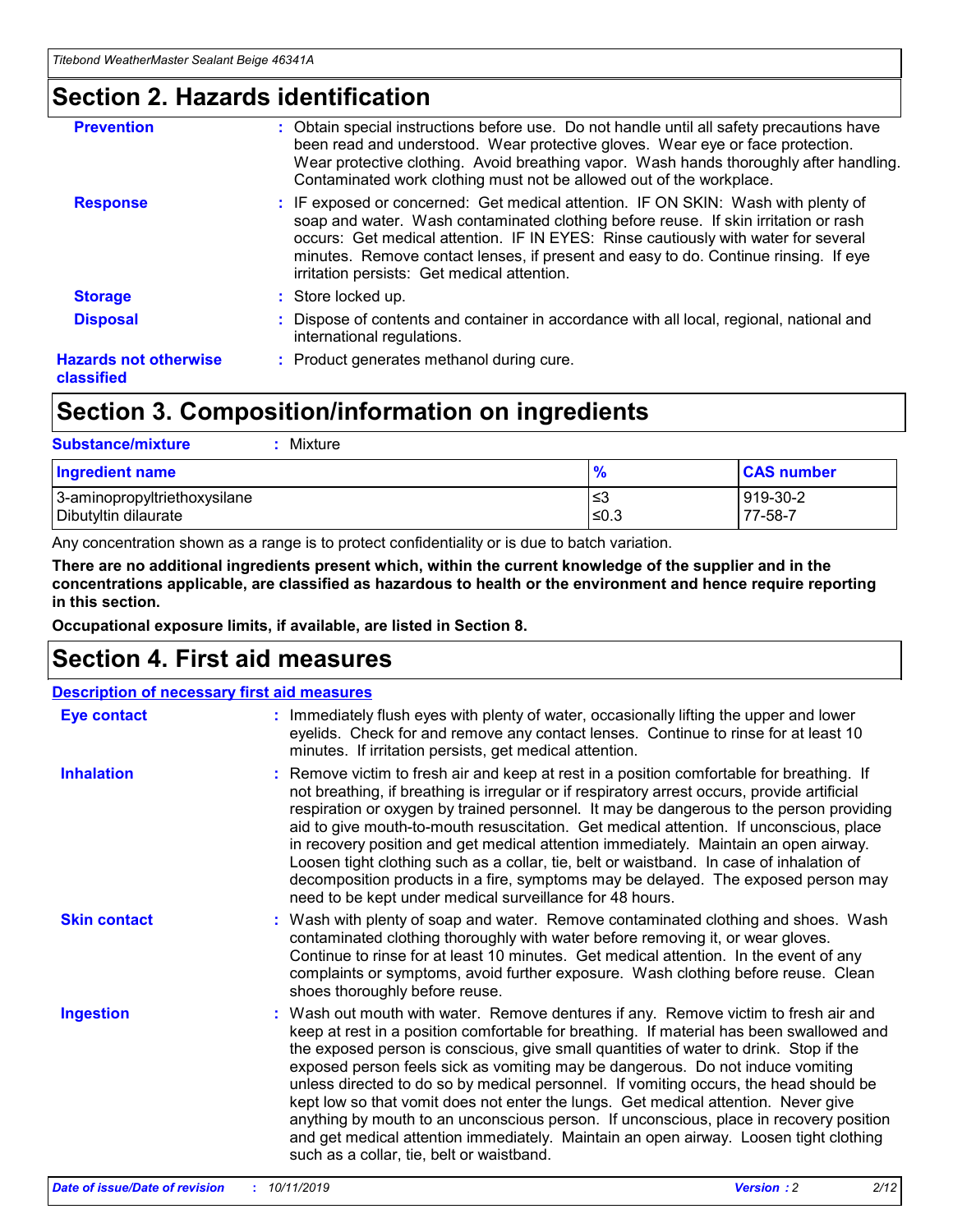## **Section 4. First aid measures**

| Most important symptoms/effects, acute and delayed |  |                                                                                                                                                                                                                                                                                                                                                                                                                 |
|----------------------------------------------------|--|-----------------------------------------------------------------------------------------------------------------------------------------------------------------------------------------------------------------------------------------------------------------------------------------------------------------------------------------------------------------------------------------------------------------|
| <b>Potential acute health effects</b>              |  |                                                                                                                                                                                                                                                                                                                                                                                                                 |
| <b>Eye contact</b>                                 |  | : May cause eye irritation.                                                                                                                                                                                                                                                                                                                                                                                     |
| <b>Inhalation</b>                                  |  | : No known significant effects or critical hazards.                                                                                                                                                                                                                                                                                                                                                             |
| <b>Skin contact</b>                                |  | : May cause skin irritation.                                                                                                                                                                                                                                                                                                                                                                                    |
| <b>Ingestion</b>                                   |  | : No known significant effects or critical hazards.                                                                                                                                                                                                                                                                                                                                                             |
| <b>Over-exposure signs/symptoms</b>                |  |                                                                                                                                                                                                                                                                                                                                                                                                                 |
| <b>Eye contact</b>                                 |  | : Adverse symptoms may include the following:<br>irritation<br>watering<br>redness                                                                                                                                                                                                                                                                                                                              |
| <b>Inhalation</b>                                  |  | : Adverse symptoms may include the following:<br>reduced fetal weight<br>increase in fetal deaths<br>skeletal malformations                                                                                                                                                                                                                                                                                     |
| <b>Skin contact</b>                                |  | : Adverse symptoms may include the following:<br>irritation<br>redness<br>reduced fetal weight<br>increase in fetal deaths<br>skeletal malformations                                                                                                                                                                                                                                                            |
| <b>Ingestion</b>                                   |  | : Adverse symptoms may include the following:<br>reduced fetal weight<br>increase in fetal deaths<br>skeletal malformations                                                                                                                                                                                                                                                                                     |
|                                                    |  | <b>Indication of immediate medical attention and special treatment needed, if necessary</b>                                                                                                                                                                                                                                                                                                                     |
| <b>Notes to physician</b>                          |  | : In case of inhalation of decomposition products in a fire, symptoms may be delayed.<br>The exposed person may need to be kept under medical surveillance for 48 hours.                                                                                                                                                                                                                                        |
| <b>Specific treatments</b>                         |  | : No specific treatment.                                                                                                                                                                                                                                                                                                                                                                                        |
| <b>Protection of first-aiders</b>                  |  | : No action shall be taken involving any personal risk or without suitable training. If it is<br>suspected that fumes are still present, the rescuer should wear an appropriate mask or<br>self-contained breathing apparatus. It may be dangerous to the person providing aid to<br>give mouth-to-mouth resuscitation. Wash contaminated clothing thoroughly with water<br>before removing it, or wear gloves. |

**See toxicological information (Section 11)**

### **Section 5. Fire-fighting measures**

| <b>Extinguishing media</b>                             |                                                                                                                                                                                                     |
|--------------------------------------------------------|-----------------------------------------------------------------------------------------------------------------------------------------------------------------------------------------------------|
| <b>Suitable extinguishing</b><br>media                 | : Use an extinguishing agent suitable for the surrounding fire.                                                                                                                                     |
| <b>Unsuitable extinguishing</b><br>media               | : None known.                                                                                                                                                                                       |
| <b>Specific hazards arising</b><br>from the chemical   | : In a fire or if heated, a pressure increase will occur and the container may burst.                                                                                                               |
| <b>Hazardous thermal</b><br>decomposition products     | : Decomposition products may include the following materials:<br>carbon dioxide<br>carbon monoxide<br>nitrogen oxides<br>metal oxide/oxides                                                         |
| <b>Special protective actions</b><br>for fire-fighters | : Promptly isolate the scene by removing all persons from the vicinity of the incident if<br>there is a fire. No action shall be taken involving any personal risk or without suitable<br>training. |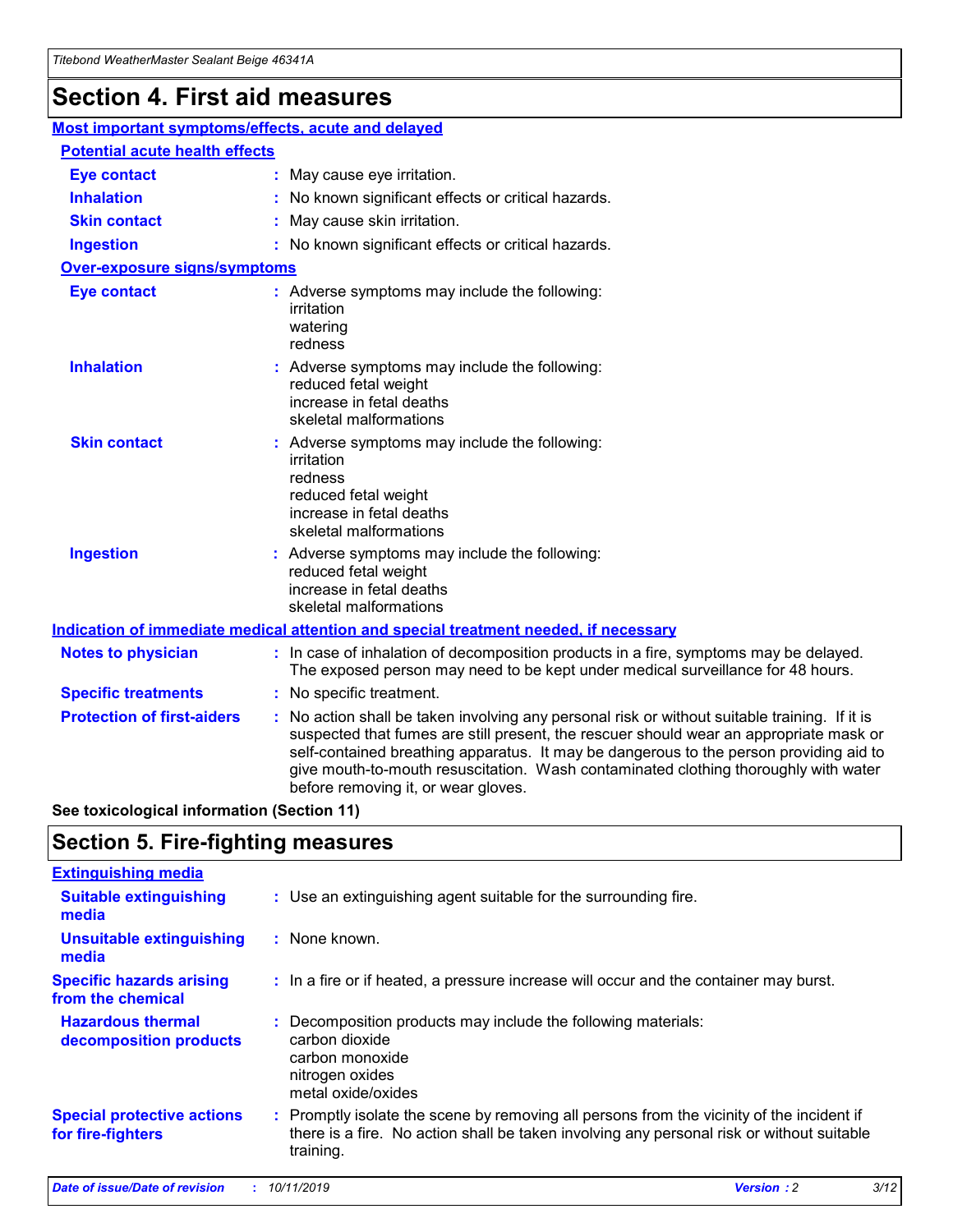### **Section 5. Fire-fighting measures**

**Special protective equipment for fire-fighters** Fire-fighters should wear appropriate protective equipment and self-contained breathing **:** apparatus (SCBA) with a full face-piece operated in positive pressure mode.

### **Section 6. Accidental release measures**

#### **Personal precautions, protective equipment and emergency procedures**

| For non-emergency<br>personnel                               | : No action shall be taken involving any personal risk or without suitable training.<br>Evacuate surrounding areas. Keep unnecessary and unprotected personnel from<br>entering. Do not touch or walk through spilled material. Avoid breathing vapor or mist.<br>Provide adequate ventilation. Wear appropriate respirator when ventilation is<br>inadequate. Put on appropriate personal protective equipment.                                                                                                                                                                                                                                                                                             |
|--------------------------------------------------------------|--------------------------------------------------------------------------------------------------------------------------------------------------------------------------------------------------------------------------------------------------------------------------------------------------------------------------------------------------------------------------------------------------------------------------------------------------------------------------------------------------------------------------------------------------------------------------------------------------------------------------------------------------------------------------------------------------------------|
|                                                              | For emergency responders : If specialized clothing is required to deal with the spillage, take note of any information in<br>Section 8 on suitable and unsuitable materials. See also the information in "For non-<br>emergency personnel".                                                                                                                                                                                                                                                                                                                                                                                                                                                                  |
| <b>Environmental precautions</b>                             | : Avoid dispersal of spilled material and runoff and contact with soil, waterways, drains<br>and sewers. Inform the relevant authorities if the product has caused environmental<br>pollution (sewers, waterways, soil or air).                                                                                                                                                                                                                                                                                                                                                                                                                                                                              |
| <b>Methods and materials for containment and cleaning up</b> |                                                                                                                                                                                                                                                                                                                                                                                                                                                                                                                                                                                                                                                                                                              |
| <b>Small spill</b>                                           | : Stop leak if without risk. Move containers from spill area. Dilute with water and mop up<br>if water-soluble. Alternatively, or if water-insoluble, absorb with an inert dry material and<br>place in an appropriate waste disposal container. Dispose of via a licensed waste<br>disposal contractor.                                                                                                                                                                                                                                                                                                                                                                                                     |
| <b>Large spill</b>                                           | : Stop leak if without risk. Move containers from spill area. Approach release from<br>upwind. Prevent entry into sewers, water courses, basements or confined areas. Wash<br>spillages into an effluent treatment plant or proceed as follows. Contain and collect<br>spillage with non-combustible, absorbent material e.g. sand, earth, vermiculite or<br>diatomaceous earth and place in container for disposal according to local regulations<br>(see Section 13). Dispose of via a licensed waste disposal contractor. Contaminated<br>absorbent material may pose the same hazard as the spilled product. Note: see<br>Section 1 for emergency contact information and Section 13 for waste disposal. |

### **Section 7. Handling and storage**

| <b>Precautions for safe handling</b>                                             |                                                                                                                                                                                                                                                                                                                                                                                                                                                                                                                                                                                                                                                                                                                                                                                                                                                  |
|----------------------------------------------------------------------------------|--------------------------------------------------------------------------------------------------------------------------------------------------------------------------------------------------------------------------------------------------------------------------------------------------------------------------------------------------------------------------------------------------------------------------------------------------------------------------------------------------------------------------------------------------------------------------------------------------------------------------------------------------------------------------------------------------------------------------------------------------------------------------------------------------------------------------------------------------|
| <b>Protective measures</b>                                                       | : Put on appropriate personal protective equipment (see Section 8). Persons with a<br>history of skin sensitization problems should not be employed in any process in which<br>this product is used. Avoid exposure - obtain special instructions before use. Avoid<br>exposure during pregnancy. Do not handle until all safety precautions have been read<br>and understood. Do not get in eyes or on skin or clothing. Do not ingest. Avoid<br>breathing vapor or mist. If during normal use the material presents a respiratory hazard,<br>use only with adequate ventilation or wear appropriate respirator. Keep in the original<br>container or an approved alternative made from a compatible material, kept tightly<br>closed when not in use. Empty containers retain product residue and can be hazardous.<br>Do not reuse container. |
| <b>Advice on general</b><br>occupational hygiene                                 | : Eating, drinking and smoking should be prohibited in areas where this material is<br>handled, stored and processed. Workers should wash hands and face before eating,<br>drinking and smoking. Remove contaminated clothing and protective equipment before<br>entering eating areas. See also Section 8 for additional information on hygiene<br>measures.                                                                                                                                                                                                                                                                                                                                                                                                                                                                                    |
| <b>Conditions for safe storage,</b><br>including any<br><b>incompatibilities</b> | : Store between the following temperatures: 0 to 120 $\degree$ C (32 to 248 $\degree$ F). Store in<br>accordance with local regulations. Store in original container protected from direct<br>sunlight in a dry, cool and well-ventilated area, away from incompatible materials (see<br>Section 10) and food and drink. Store locked up. Keep container tightly closed and<br>sealed until ready for use. Containers that have been opened must be carefully<br>resealed and kept upright to prevent leakage. Do not store in unlabeled containers.<br>Use appropriate containment to avoid environmental contamination. See Section 10 for<br>incompatible materials before handling or use.                                                                                                                                                   |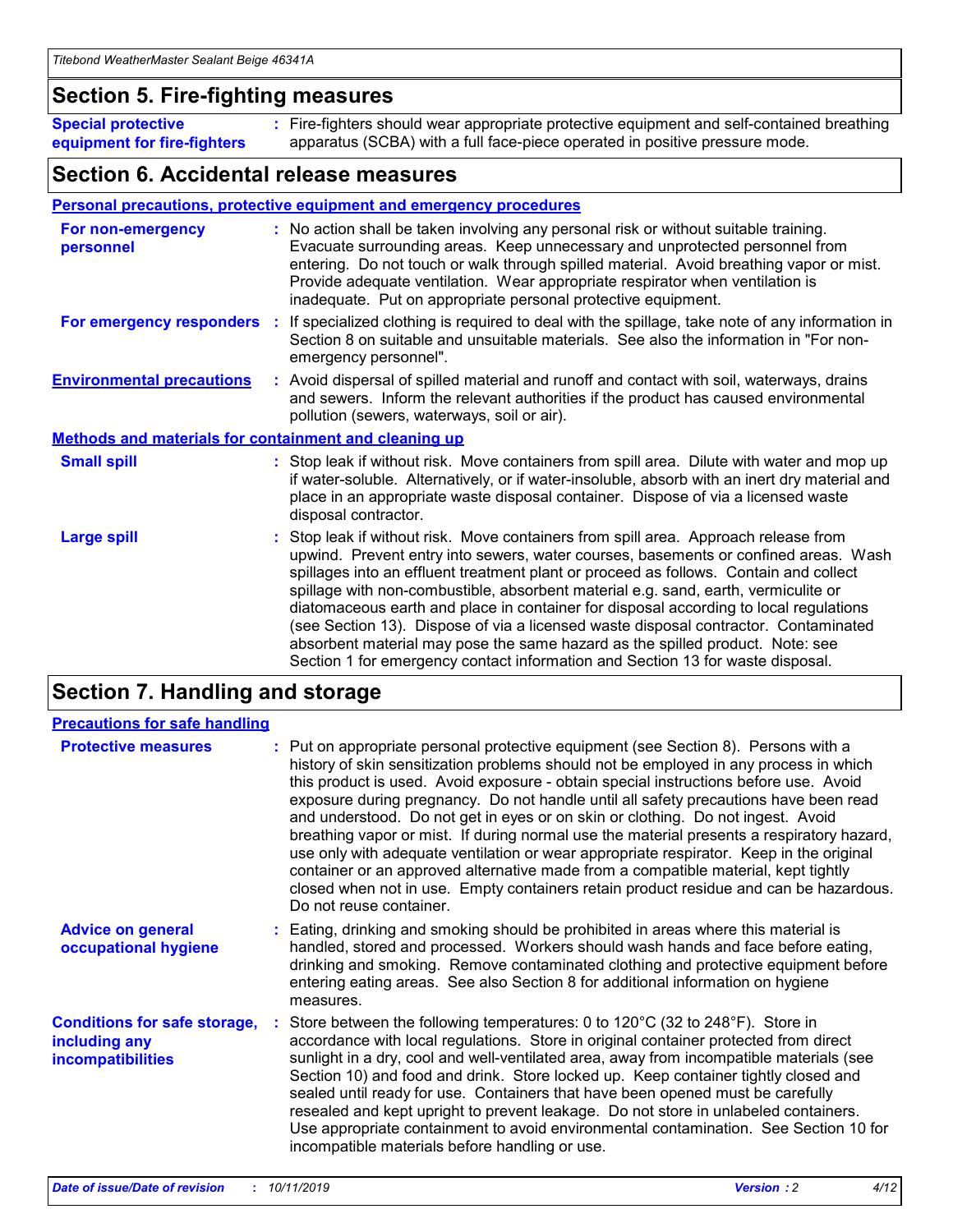## **Section 8. Exposure controls/personal protection**

#### **Control parameters**

#### **Occupational exposure limits**

| <b>Ingredient name</b>                               |    |                        | <b>Exposure limits</b>                                                                                                                                                                                                                                                                                                                                                                                                                                                                                                                                                                                                 |
|------------------------------------------------------|----|------------------------|------------------------------------------------------------------------------------------------------------------------------------------------------------------------------------------------------------------------------------------------------------------------------------------------------------------------------------------------------------------------------------------------------------------------------------------------------------------------------------------------------------------------------------------------------------------------------------------------------------------------|
| 3-aminopropyltriethoxysilane<br>Dibutyltin dilaurate |    |                        | None.<br>ACGIH TLV (United States, 3/2019). Absorbed through skin.<br>Notes: as Sn<br>TWA: $0.1 \text{ mg/m}^3$ , (as Sn) 8 hours.<br>STEL: 0.2 mg/m <sup>3</sup> , (as Sn) 15 minutes.<br>NIOSH REL (United States, 10/2016). Absorbed through skin.<br>Notes: as Sn<br>TWA: 0.1 mg/m <sup>3</sup> , (as Sn) 10 hours.<br>OSHA PEL (United States, 5/2018). Notes: as Sn<br>TWA: 0.1 mg/m <sup>3</sup> , (as Sn) 8 hours.<br>OSHA PEL 1989 (United States, 3/1989). Absorbed through skin.<br>Notes: measured as Sn<br>TWA: 0.1 mg/m <sup>3</sup> , (measured as Sn) 8 hours. Form: Organic                           |
| <b>Appropriate engineering</b><br>controls           |    |                        | : If user operations generate dust, fumes, gas, vapor or mist, use process enclosures,<br>local exhaust ventilation or other engineering controls to keep worker exposure to<br>airborne contaminants below any recommended or statutory limits.                                                                                                                                                                                                                                                                                                                                                                       |
| <b>Environmental exposure</b><br>controls            |    |                        | Emissions from ventilation or work process equipment should be checked to ensure<br>they comply with the requirements of environmental protection legislation. In some<br>cases, fume scrubbers, filters or engineering modifications to the process equipment<br>will be necessary to reduce emissions to acceptable levels.                                                                                                                                                                                                                                                                                          |
| <b>Individual protection measures</b>                |    |                        |                                                                                                                                                                                                                                                                                                                                                                                                                                                                                                                                                                                                                        |
| <b>Hygiene measures</b>                              |    |                        | : Wash hands, forearms and face thoroughly after handling chemical products, before<br>eating, smoking and using the lavatory and at the end of the working period.<br>Appropriate techniques should be used to remove potentially contaminated clothing.<br>Contaminated work clothing should not be allowed out of the workplace. Wash<br>contaminated clothing before reusing. Ensure that eyewash stations and safety<br>showers are close to the workstation location.                                                                                                                                            |
| <b>Eye/face protection</b>                           |    |                        | Safety eyewear complying with an approved standard should be used when a risk<br>assessment indicates this is necessary to avoid exposure to liquid splashes, mists,<br>gases or dusts. If contact is possible, the following protection should be worn, unless<br>the assessment indicates a higher degree of protection: chemical splash goggles.                                                                                                                                                                                                                                                                    |
| <b>Skin protection</b>                               |    |                        |                                                                                                                                                                                                                                                                                                                                                                                                                                                                                                                                                                                                                        |
| <b>Hand protection</b>                               |    |                        | : Chemical-resistant, impervious gloves complying with an approved standard should be<br>worn at all times when handling chemical products if a risk assessment indicates this is<br>necessary. Considering the parameters specified by the glove manufacturer, check<br>during use that the gloves are still retaining their protective properties. It should be<br>noted that the time to breakthrough for any glove material may be different for different<br>glove manufacturers. In the case of mixtures, consisting of several substances, the<br>protection time of the gloves cannot be accurately estimated. |
| <b>Body protection</b>                               |    | handling this product. | Personal protective equipment for the body should be selected based on the task being<br>performed and the risks involved and should be approved by a specialist before                                                                                                                                                                                                                                                                                                                                                                                                                                                |
| <b>Other skin protection</b>                         |    |                        | : Appropriate footwear and any additional skin protection measures should be selected<br>based on the task being performed and the risks involved and should be approved by a<br>specialist before handling this product.                                                                                                                                                                                                                                                                                                                                                                                              |
| <b>Respiratory protection</b>                        | ÷. | aspects of use.        | Based on the hazard and potential for exposure, select a respirator that meets the<br>appropriate standard or certification. Respirators must be used according to a<br>respiratory protection program to ensure proper fitting, training, and other important                                                                                                                                                                                                                                                                                                                                                         |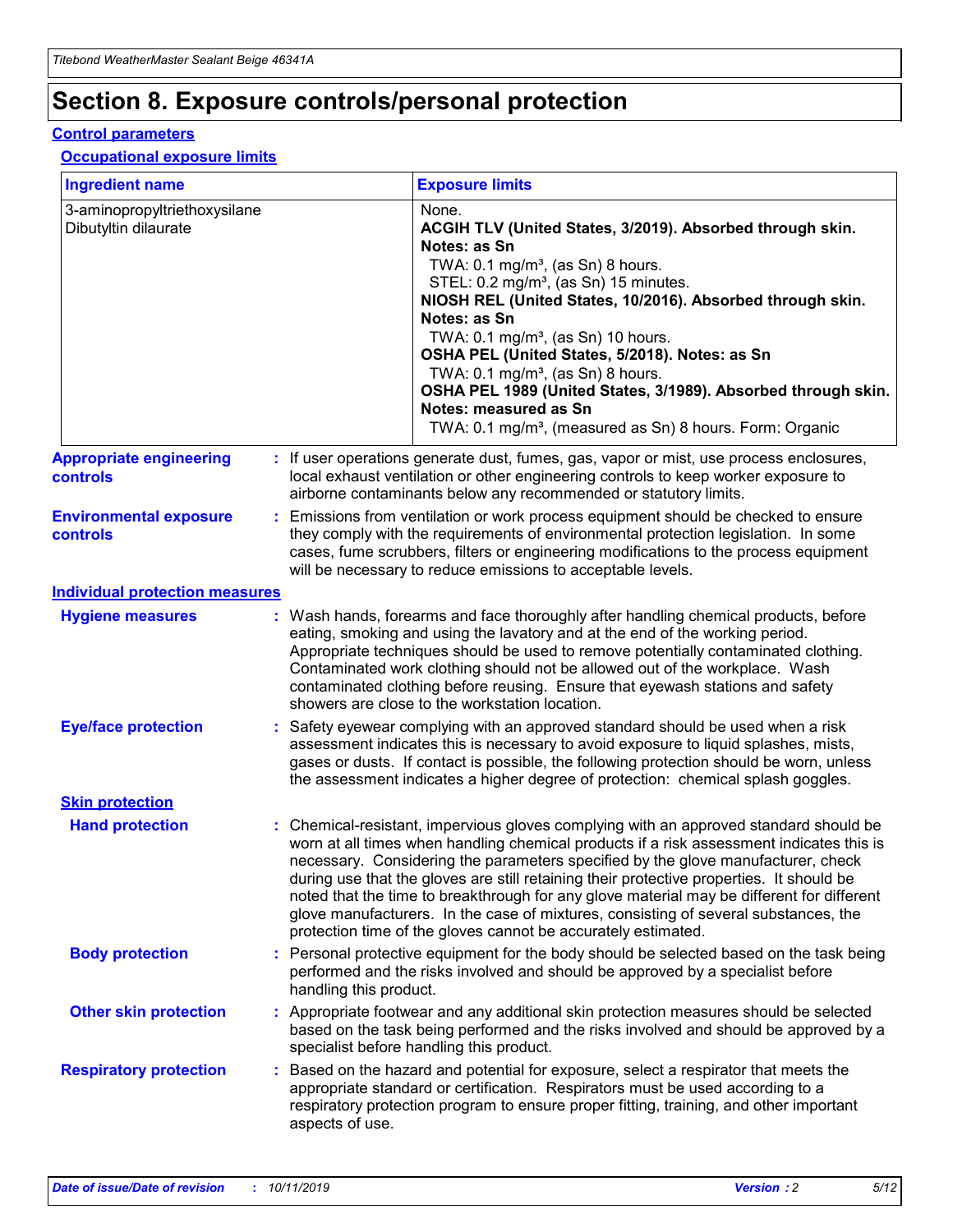### **Section 9. Physical and chemical properties**

#### **Appearance**

| <b>Physical state</b>                             | : Liquid. [Paste.]                                              |
|---------------------------------------------------|-----------------------------------------------------------------|
| <b>Color</b>                                      | Beige.                                                          |
| Odor                                              | None [Slight]                                                   |
| <b>Odor threshold</b>                             | $:$ Not available.                                              |
| рH                                                | : Not applicable.                                               |
| <b>Melting point</b>                              | : Not available.                                                |
| <b>Boiling point</b>                              | : $>100^{\circ}$ C ( $>212^{\circ}$ F)                          |
| <b>Flash point</b>                                | : Closed cup: >200°C (>392°F) [Setaflash.]                      |
| <b>Evaporation rate</b>                           | $:$ <1 (butyl acetate = 1)                                      |
| <b>Flammability (solid, gas)</b>                  | : Not available.                                                |
| Lower and upper explosive<br>(flammable) limits   | $:$ Not available.                                              |
| <b>VOC (less water, less</b><br>exempt solvents)  | : 0 g/l                                                         |
| <b>Volatility</b>                                 | $: 0\%$ (w/w)                                                   |
| <b>Vapor density</b>                              | : Not available.                                                |
| <b>Relative density</b>                           | : 1.4329                                                        |
| <b>Solubility</b>                                 | Insoluble in the following materials: cold water and hot water. |
| <b>Solubility in water</b>                        |                                                                 |
|                                                   | $:$ Not available.                                              |
| <b>Partition coefficient: n-</b><br>octanol/water | $:$ Not available.                                              |
| <b>Auto-ignition temperature</b>                  | : Not available.                                                |
| <b>Decomposition temperature</b>                  | : Not available.                                                |

### **Section 10. Stability and reactivity**

| <b>Reactivity</b>                            |    | : No specific test data related to reactivity available for this product or its ingredients.            |
|----------------------------------------------|----|---------------------------------------------------------------------------------------------------------|
| <b>Chemical stability</b>                    |    | : The product is stable.                                                                                |
| <b>Possibility of hazardous</b><br>reactions |    | : Under normal conditions of storage and use, hazardous reactions will not occur.                       |
| <b>Conditions to avoid</b>                   |    | : No specific data.                                                                                     |
| <b>Incompatible materials</b>                | ٠. | No specific data.                                                                                       |
| <b>Hazardous decomposition</b><br>products   | ÷. | Under normal conditions of storage and use, hazardous decomposition products should<br>not be produced. |

### **Section 11. Toxicological information**

### **Information on toxicological effects**

#### **Acute toxicity**

| <b>Product/ingredient name</b> | <b>Result</b>           | <b>Species</b> | <b>Dose</b>                | <b>Exposure</b> |
|--------------------------------|-------------------------|----------------|----------------------------|-----------------|
| 3-aminopropyltriethoxysilane   | <b>ILD50 Dermal</b>     | Rabbit         | 4.29 g/kg                  |                 |
| Dibutyltin dilaurate           | ILD50 Oral<br>LD50 Oral | Rat<br>Rat     | $1.57$ g/kg<br>175 $mg/kg$ |                 |
|                                |                         |                |                            |                 |

**Irritation/Corrosion**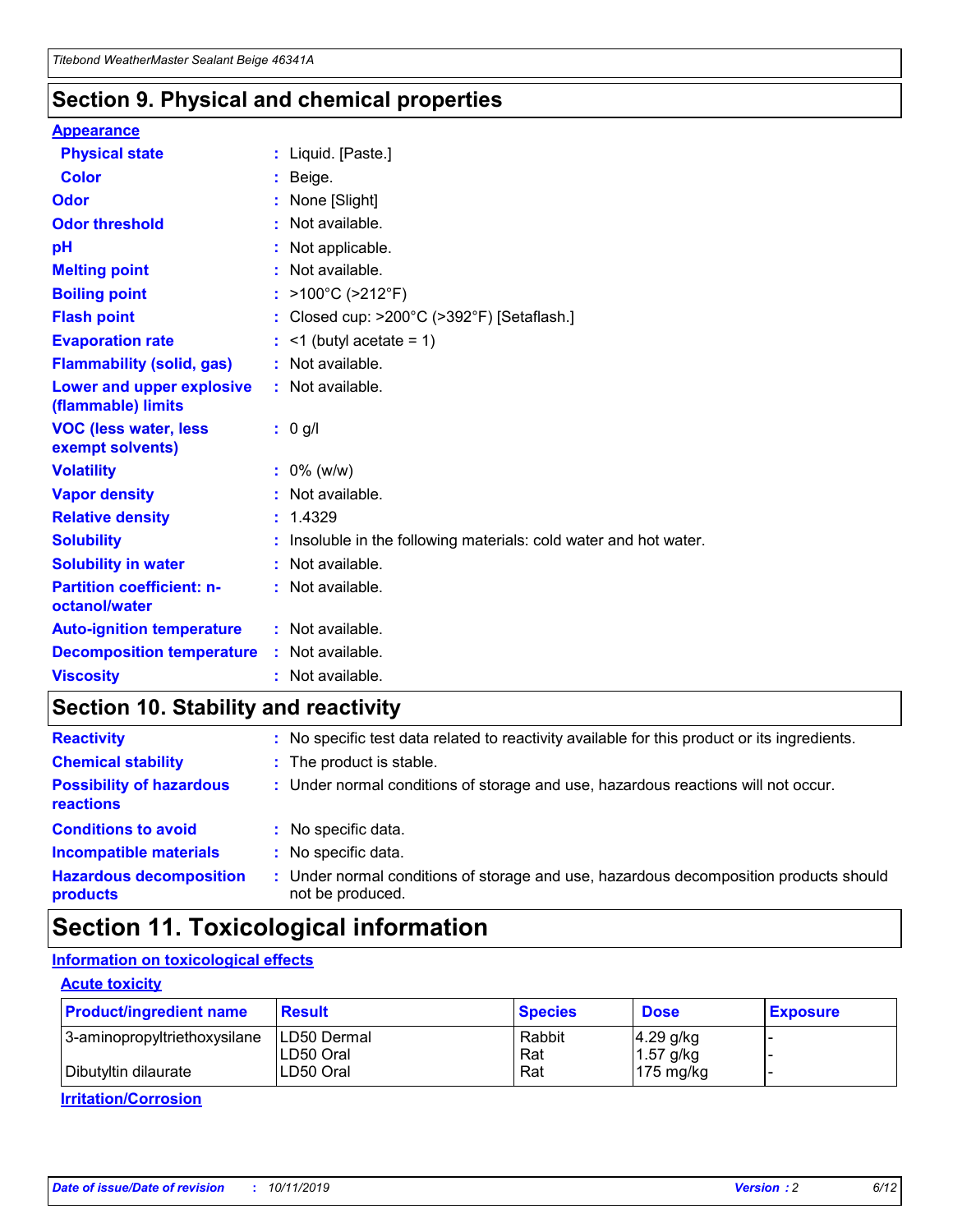## **Section 11. Toxicological information**

| <b>Product/ingredient name</b> | <b>Result</b>            | <b>Species</b> | <b>Score</b> | <b>Exposure</b>           | <b>Observation</b> |
|--------------------------------|--------------------------|----------------|--------------|---------------------------|--------------------|
| 3-aminopropyltriethoxysilane   | Eyes - Mild irritant     | Rabbit         |              | $100$ mg                  |                    |
|                                | Eyes - Severe irritant   | Rabbit         |              | 24 hours 750              |                    |
|                                |                          |                |              | ug                        |                    |
|                                | Skin - Severe irritant   | Rabbit         |              | 24 hours 5                | -                  |
| Dibutyltin dilaurate           | Eyes - Moderate irritant | Rabbit         |              | mg<br><b>24 hours 100</b> |                    |
|                                |                          |                |              | mg                        |                    |
|                                | Skin - Severe irritant   | Rabbit         |              | 500 mg                    | -                  |

### **Sensitization**

Not available.

#### **Mutagenicity**

Not available.

#### **Carcinogenicity**

Not available.

#### **Reproductive toxicity**

Not available.

#### **Teratogenicity**

Not available.

#### **Specific target organ toxicity (single exposure)**

Not available.

#### **Specific target organ toxicity (repeated exposure)**

| <b>Name</b>                                                                  |                                                                            | <b>Category</b>                                     | <b>Route of</b><br>exposure | <b>Target organs</b> |
|------------------------------------------------------------------------------|----------------------------------------------------------------------------|-----------------------------------------------------|-----------------------------|----------------------|
| Dibutyltin dilaurate                                                         |                                                                            | Category 1                                          | -                           | respiratory system   |
| <b>Aspiration hazard</b><br>Not available.                                   |                                                                            |                                                     |                             |                      |
| <b>Information on the likely</b><br>routes of exposure                       | : Not available.                                                           |                                                     |                             |                      |
| <b>Potential acute health effects</b>                                        |                                                                            |                                                     |                             |                      |
| <b>Eye contact</b>                                                           | : May cause eye irritation.                                                |                                                     |                             |                      |
| <b>Inhalation</b>                                                            |                                                                            | : No known significant effects or critical hazards. |                             |                      |
| <b>Skin contact</b>                                                          | : May cause skin irritation.                                               |                                                     |                             |                      |
| <b>Ingestion</b>                                                             |                                                                            | : No known significant effects or critical hazards. |                             |                      |
| Symptoms related to the physical, chemical and toxicological characteristics |                                                                            |                                                     |                             |                      |
| <b>Eye contact</b>                                                           | irritation<br>watering<br>redness                                          | : Adverse symptoms may include the following:       |                             |                      |
| <b>Inhalation</b>                                                            | reduced fetal weight<br>increase in fetal deaths<br>skeletal malformations | : Adverse symptoms may include the following:       |                             |                      |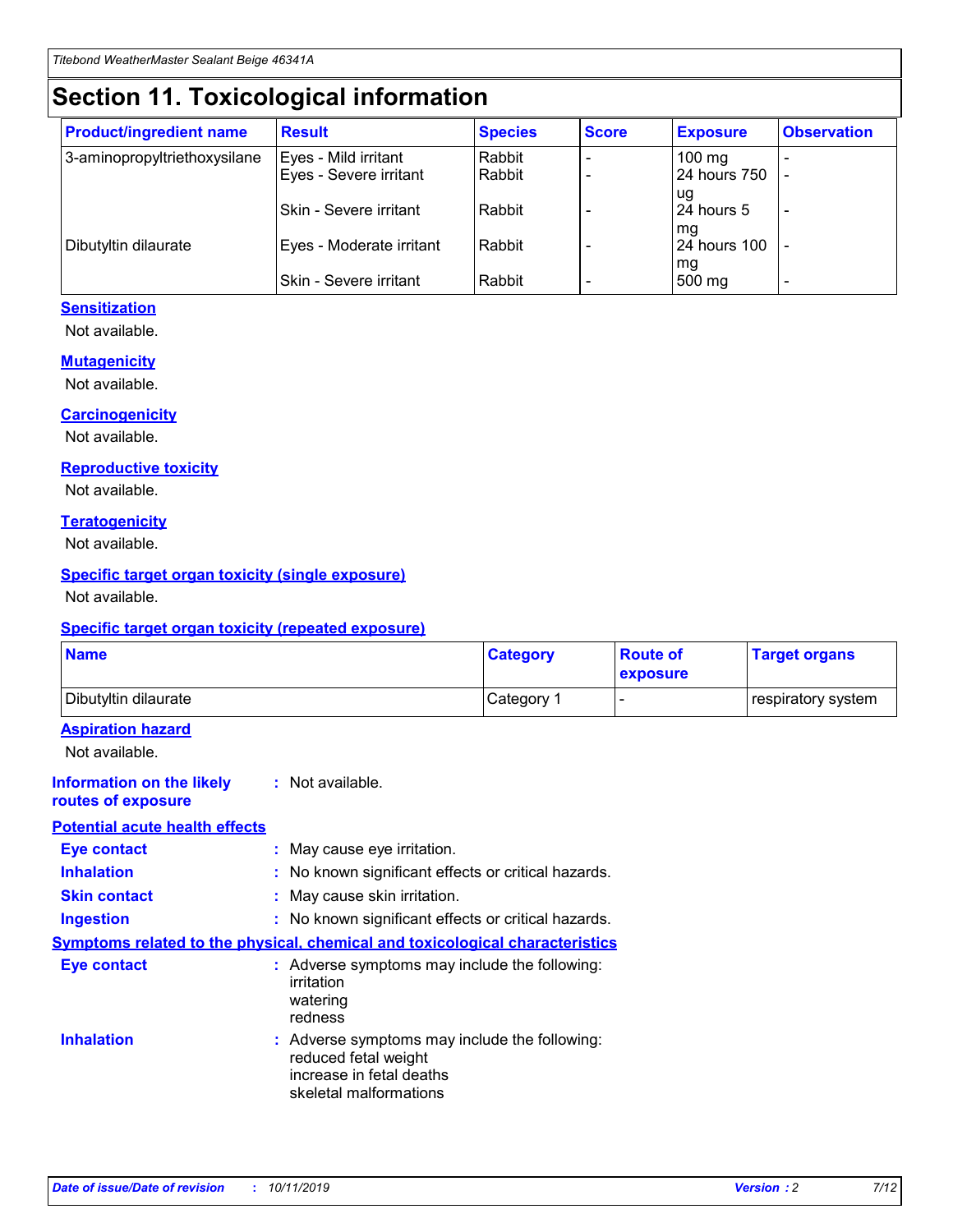## **Section 11. Toxicological information**

| <b>Skin contact</b>                     | : Adverse symptoms may include the following:                                                            |
|-----------------------------------------|----------------------------------------------------------------------------------------------------------|
|                                         | irritation                                                                                               |
|                                         | redness                                                                                                  |
|                                         | reduced fetal weight                                                                                     |
|                                         | increase in fetal deaths                                                                                 |
|                                         | skeletal malformations                                                                                   |
| <b>Ingestion</b>                        | : Adverse symptoms may include the following:                                                            |
|                                         | reduced fetal weight                                                                                     |
|                                         | increase in fetal deaths                                                                                 |
|                                         | skeletal malformations                                                                                   |
|                                         | Delayed and immediate effects and also chronic effects from short and long term exposure                 |
| <b>Short term exposure</b>              |                                                                                                          |
| <b>Potential immediate</b>              | : Not available.                                                                                         |
| effects                                 |                                                                                                          |
| <b>Potential delayed effects</b>        | : Not available.                                                                                         |
| Long term exposure                      |                                                                                                          |
| <b>Potential immediate</b>              | : Not available.                                                                                         |
| effects                                 |                                                                                                          |
| <b>Potential delayed effects</b>        | : Not available.                                                                                         |
| <b>Potential chronic health effects</b> |                                                                                                          |
| Not available.                          |                                                                                                          |
| <b>General</b>                          | : Once sensitized, a severe allergic reaction may occur when subsequently exposed to<br>very low levels. |
| <b>Carcinogenicity</b>                  | : No known significant effects or critical hazards.                                                      |
| <b>Mutagenicity</b>                     | No known significant effects or critical hazards.                                                        |
| <b>Teratogenicity</b>                   | May damage the unborn child.                                                                             |
| <b>Developmental effects</b>            | No known significant effects or critical hazards.                                                        |
| <b>Fertility effects</b>                | : May damage fertility.                                                                                  |
| <b>Numerical measures of toxicity</b>   |                                                                                                          |
| <b>Acute toxicity estimates</b>         |                                                                                                          |
|                                         |                                                                                                          |

Not available.

## **Section 12. Ecological information**

#### **Toxicity**

| <b>Product/ingredient name</b> | <b>Result</b>                     | <b>Species</b>                       | <b>Exposure</b> |
|--------------------------------|-----------------------------------|--------------------------------------|-----------------|
| Dibutyltin dilaurate           | Chronic EC10 > 2 mg/l Fresh water | Algae - Scenedesmus<br>I subspicatus | l 96 hours i    |

### **Persistence and degradability**

| <b>Product/ingredient name</b> | <b>Test</b>                                                                    | <b>Result</b>  |                   | <b>Dose</b> | <b>Inoculum</b>         |
|--------------------------------|--------------------------------------------------------------------------------|----------------|-------------------|-------------|-------------------------|
| Dibutyltin dilaurate           | OECD 301F<br>Ready<br>Biodegradability -<br>Manometric<br>Respirometry<br>Test | 23 % - 28 days |                   |             |                         |
| <b>Product/ingredient name</b> | <b>Aquatic half-life</b>                                                       |                | <b>Photolysis</b> |             | <b>Biodegradability</b> |
| Dibutyltin dilaurate           |                                                                                |                |                   |             | Inherent                |

### **Bioaccumulative potential**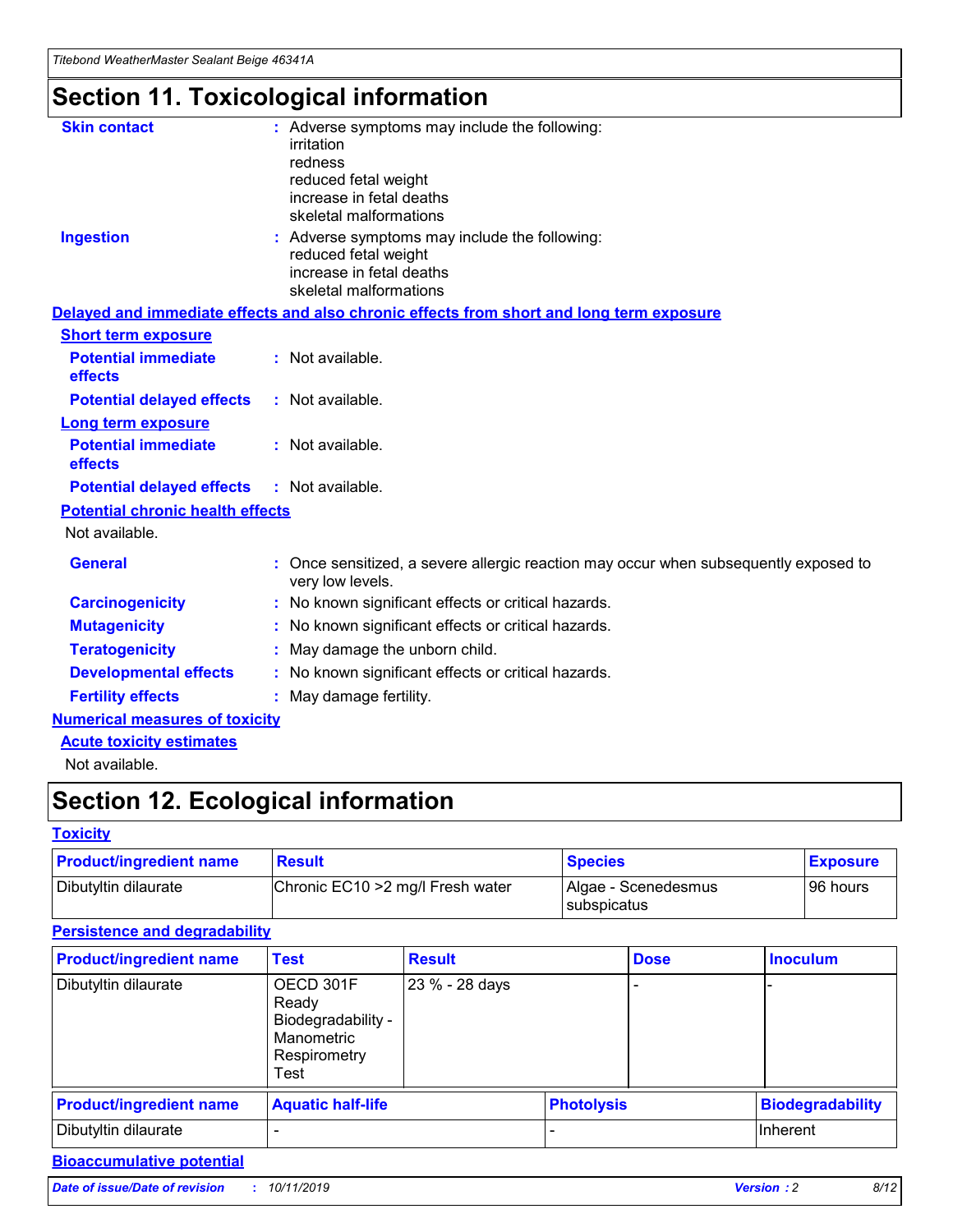## **Section 12. Ecological information**

| <b>Product/ingredient name</b> | $LoaPow$ | <b>BCF</b> | <b>Potential</b> |
|--------------------------------|----------|------------|------------------|
| 3-aminopropyltriethoxysilane   | 1.7      | 3.4        | low              |
| Dibutyltin dilaurate           | 4.44     | 2.91       | low              |

#### **Mobility in soil**

| <i></i>                                                       |                                                     |
|---------------------------------------------------------------|-----------------------------------------------------|
| <b>Soil/water partition</b><br>coefficient (K <sub>oc</sub> ) | : Not available.                                    |
| <b>Other adverse effects</b>                                  | : No known significant effects or critical hazards. |

### **Section 13. Disposal considerations**

**Disposal methods :**

The generation of waste should be avoided or minimized wherever possible. Disposal of this product, solutions and any by-products should at all times comply with the requirements of environmental protection and waste disposal legislation and any regional local authority requirements. Dispose of surplus and non-recyclable products via a licensed waste disposal contractor. Waste should not be disposed of untreated to the sewer unless fully compliant with the requirements of all authorities with jurisdiction. Waste packaging should be recycled. Incineration or landfill should only be considered when recycling is not feasible. This material and its container must be disposed of in a safe way. Care should be taken when handling emptied containers that have not been cleaned or rinsed out. Empty containers or liners may retain some product residues. Avoid dispersal of spilled material and runoff and contact with soil, waterways, drains and sewers.

## **Section 14. Transport information**

|                                      | <b>DOT</b><br><b>Classification</b> | <b>TDG</b><br><b>Classification</b> | <b>Mexico</b><br><b>Classification</b> | <b>ADR/RID</b>               | <b>IMDG</b>    | <b>IATA</b>    |
|--------------------------------------|-------------------------------------|-------------------------------------|----------------------------------------|------------------------------|----------------|----------------|
| <b>UN number</b>                     | Not regulated.                      | Not regulated.                      | Not regulated.                         | Not regulated.               | Not regulated. | Not regulated. |
| <b>UN proper</b><br>shipping name    |                                     |                                     |                                        |                              |                |                |
| <b>Transport</b><br>hazard class(es) | $\blacksquare$                      | $\overline{\phantom{0}}$            | $\overline{\phantom{a}}$               | $\qquad \qquad \blacksquare$ | $\blacksquare$ | $\blacksquare$ |
| <b>Packing group</b>                 | $\overline{\phantom{a}}$            | -                                   |                                        | -                            |                | -              |
| <b>Environmental</b><br>hazards      | No.                                 | No.                                 | No.                                    | No.                          | No.            | No.            |

## **Section 15. Regulatory information**

#### **U.S. Federal regulations**

#### **SARA 302/304**

#### **Composition/information on ingredients**

No products were found.

**SARA 304 RQ :** Not applicable.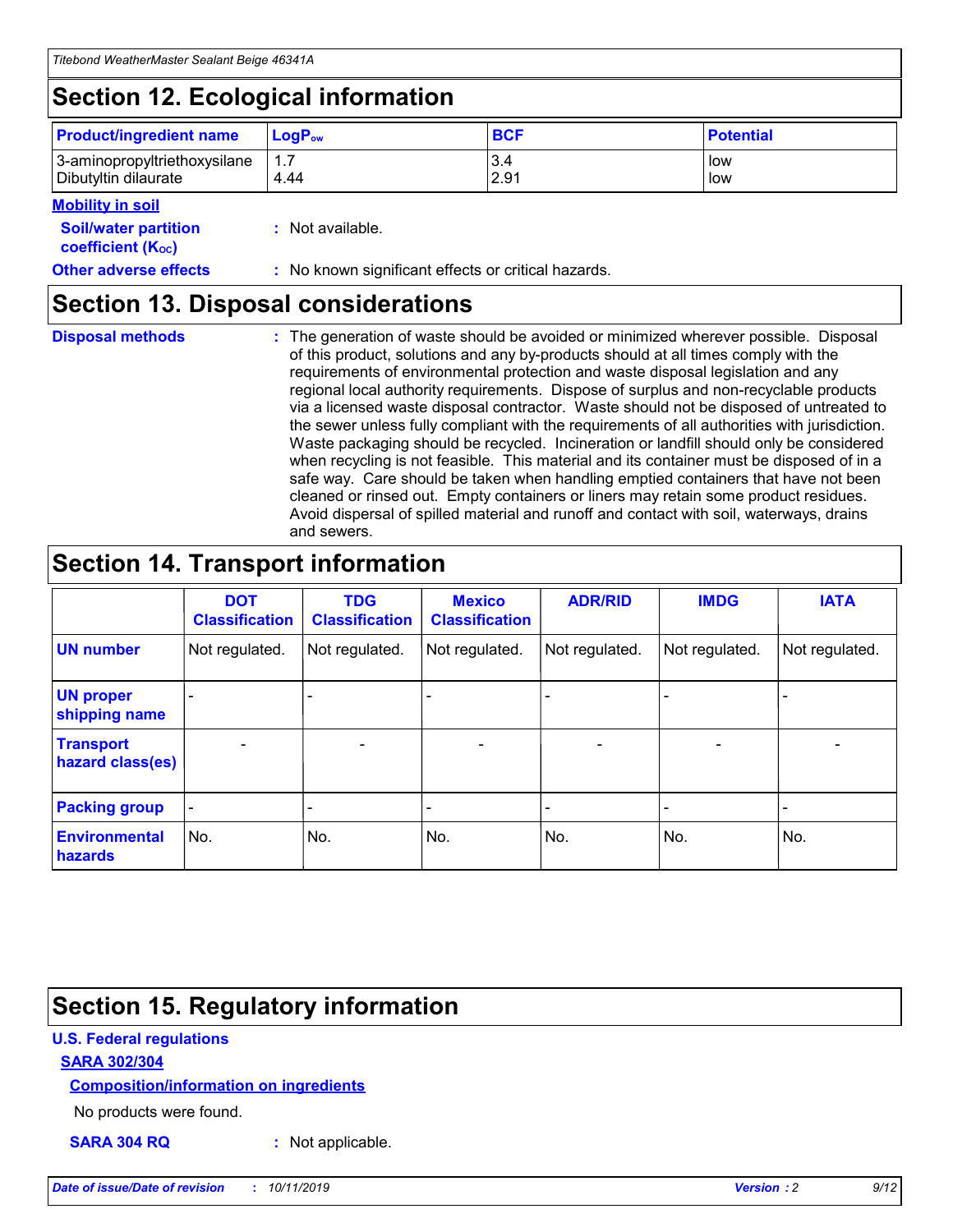## **Section 15. Regulatory information**

#### **SARA 311/312**

**Classification :** EYE IRRITATION - Category 2B SKIN SENSITIZATION - Category 1 TOXIC TO REPRODUCTION (Fertility) - Category 1B TOXIC TO REPRODUCTION (Unborn child) - Category 1B

#### **Composition/information on ingredients**

| <b>Name</b>                  | $\frac{9}{6}$ | <b>Classification</b>                                                                                            |
|------------------------------|---------------|------------------------------------------------------------------------------------------------------------------|
| 3-aminopropyltriethoxysilane | $\leq$ 3      | <b>FLAMMABLE LIQUIDS - Category 4</b><br><b>ACUTE TOXICITY (oral) - Category 4</b>                               |
|                              |               | SKIN IRRITATION - Category 2<br>EYE IRRITATION - Category 2A                                                     |
| Dibutyltin dilaurate         | ≤0.3          | ACUTE TOXICITY (oral) - Category 3<br>SKIN CORROSION - Category 1C                                               |
|                              |               | SERIOUS EYE DAMAGE - Category 1<br>SKIN SENSITIZATION - Category 1<br><b>GERM CELL MUTAGENICITY - Category 2</b> |
|                              |               | TOXIC TO REPRODUCTION (Fertility) - Category 1B<br>TOXIC TO REPRODUCTION (Unborn child) - Category 1B            |
|                              |               | SPECIFIC TARGET ORGAN TOXICITY (REPEATED<br>EXPOSURE) (respiratory system) - Category 1                          |

#### **State regulations**

| <b>Massachusetts</b> | : None of the components are listed. |
|----------------------|--------------------------------------|
| <b>New York</b>      | : None of the components are listed. |
| <b>New Jersey</b>    | : None of the components are listed. |
| <b>Pennsylvania</b>  | : None of the components are listed. |

#### **California Prop. 65**

**A** WARNING: This product can expose you to methanol, which is known to the State of California to cause birth defects or other reproductive harm. For more information go to www.P65Warnings.ca.gov.

| <b>Ingredient name</b> | No significant risk Maximum<br>level | acceptable dosage<br>level |
|------------------------|--------------------------------------|----------------------------|
| methanol               |                                      | Yes.                       |

#### **International regulations**

**Chemical Weapon Convention List Schedules I, II & III Chemicals** Not listed.

#### **Montreal Protocol**

Not listed.

#### **Stockholm Convention on Persistent Organic Pollutants**

Not listed.

### **UNECE Aarhus Protocol on POPs and Heavy Metals**

Not listed.

#### **Inventory list**

### **China :** All components are listed or exempted.

#### **United States TSCA 8(b) inventory :** All components are active or exempted.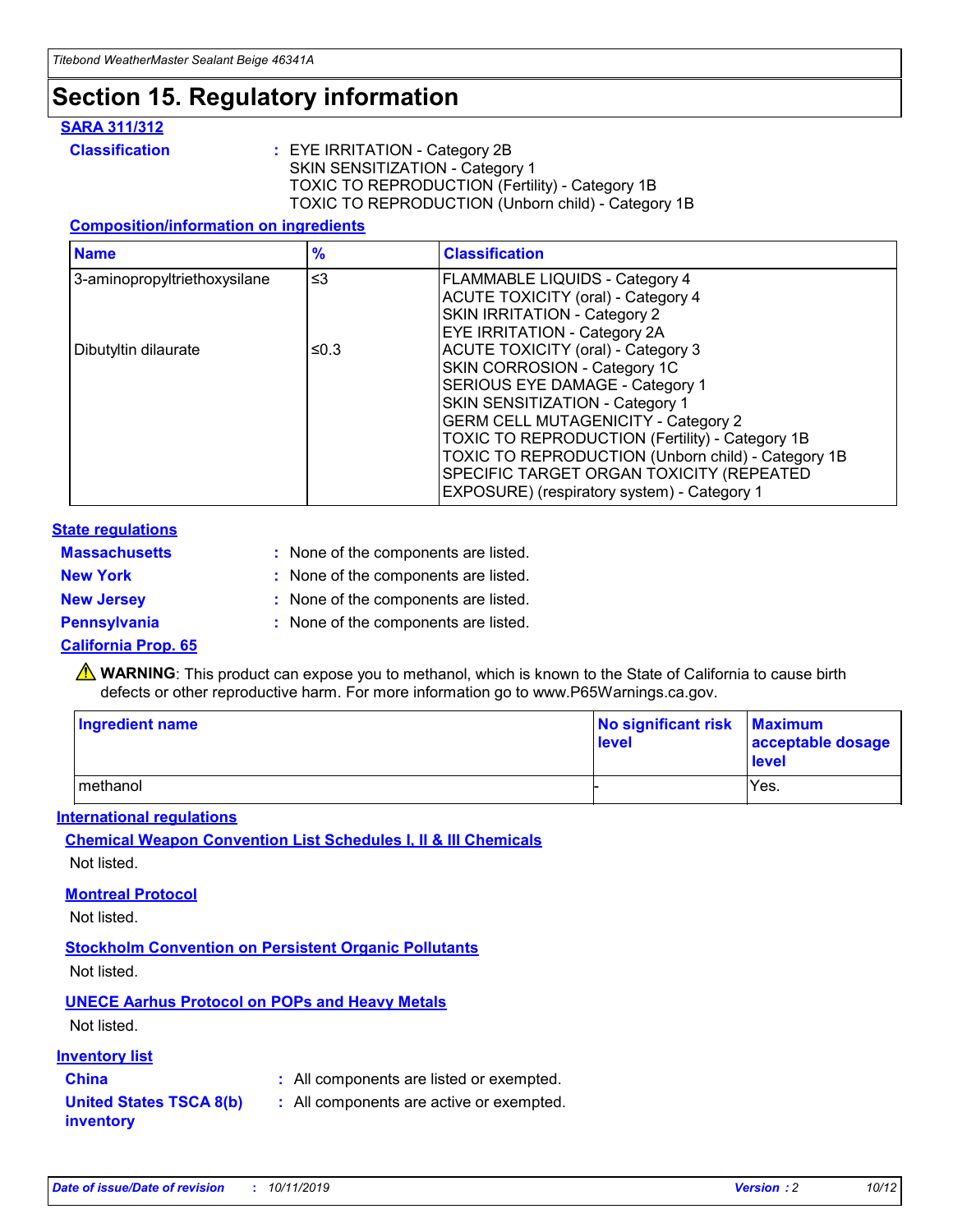## **Section 16. Other information**

**Hazardous Material Information System (U.S.A.)**



**Caution: HMIS® ratings are based on a 0-4 rating scale, with 0 representing minimal hazards or risks, and 4 representing significant hazards or risks. Although HMIS® ratings and the associated label are not required on SDSs or products leaving a facility under 29 CFR 1910.1200, the preparer may choose to provide them. HMIS® ratings are to be used with a fully implemented HMIS® program. HMIS® is a registered trademark and service mark of the American Coatings Association, Inc.**

**The customer is responsible for determining the PPE code for this material. For more information on HMIS® Personal Protective Equipment (PPE) codes, consult the HMIS® Implementation Manual.**

#### **National Fire Protection Association (U.S.A.)**



**Reprinted with permission from NFPA 704-2001, Identification of the Hazards of Materials for Emergency Response Copyright ©1997, National Fire Protection Association, Quincy, MA 02269. This reprinted material is not the complete and official position of the National Fire Protection Association, on the referenced subject which is represented only by the standard in its entirety.**

**Copyright ©2001, National Fire Protection Association, Quincy, MA 02269. This warning system is intended to be interpreted and applied only by properly trained individuals to identify fire, health and reactivity hazards of chemicals. The user is referred to certain limited number of chemicals with recommended classifications in NFPA 49 and NFPA 325, which would be used as a guideline only. Whether the chemicals are classified by NFPA or not, anyone using the 704 systems to classify chemicals does so at their own risk.**

**Procedure used to derive the classification**

| <b>Classification</b>                                                                                                                                                    |                                                                                                                                                  | <b>Justification</b>                                                                                                                                                                                                                                                                                                                                                                                                 |  |
|--------------------------------------------------------------------------------------------------------------------------------------------------------------------------|--------------------------------------------------------------------------------------------------------------------------------------------------|----------------------------------------------------------------------------------------------------------------------------------------------------------------------------------------------------------------------------------------------------------------------------------------------------------------------------------------------------------------------------------------------------------------------|--|
| EYE IRRITATION - Category 2B<br>SKIN SENSITIZATION - Category 1<br>TOXIC TO REPRODUCTION (Fertility) - Category 1B<br>TOXIC TO REPRODUCTION (Unborn child) - Category 1B |                                                                                                                                                  | Expert judgment<br>Expert judgment<br>Expert judgment<br>Expert judgment                                                                                                                                                                                                                                                                                                                                             |  |
| <b>History</b>                                                                                                                                                           |                                                                                                                                                  |                                                                                                                                                                                                                                                                                                                                                                                                                      |  |
| Date of printing                                                                                                                                                         | : 4/22/2022                                                                                                                                      |                                                                                                                                                                                                                                                                                                                                                                                                                      |  |
| Date of issue/Date of<br>revision                                                                                                                                        | : 10/11/2019                                                                                                                                     |                                                                                                                                                                                                                                                                                                                                                                                                                      |  |
| Date of previous issue                                                                                                                                                   | : 10/16/2020                                                                                                                                     |                                                                                                                                                                                                                                                                                                                                                                                                                      |  |
| <b>Version</b>                                                                                                                                                           | $\therefore$ 2                                                                                                                                   |                                                                                                                                                                                                                                                                                                                                                                                                                      |  |
| <b>Key to abbreviations</b>                                                                                                                                              | $\therefore$ ATE = Acute Toxicity Estimate<br><b>BCF</b> = Bioconcentration Factor<br>IBC = Intermediate Bulk Container<br>$UN = United Nations$ | GHS = Globally Harmonized System of Classification and Labelling of Chemicals<br>IATA = International Air Transport Association<br><b>IMDG = International Maritime Dangerous Goods</b><br>LogPow = logarithm of the octanol/water partition coefficient<br>MARPOL = International Convention for the Prevention of Pollution From Ships, 1973<br>as modified by the Protocol of 1978. ("Marpol" = marine pollution) |  |